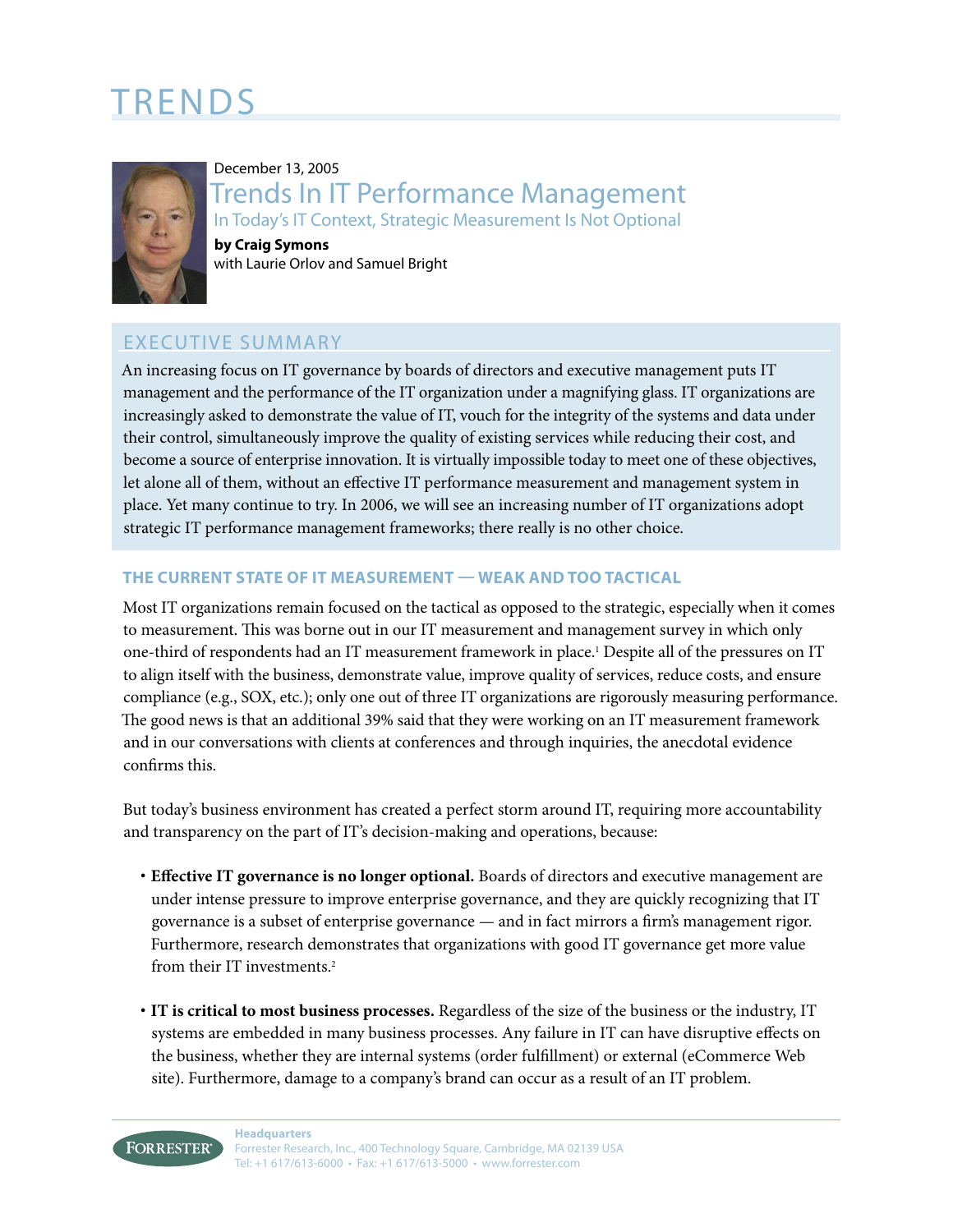- **· IT spending is a huge capital and operating expense.** Depending on the organization and the industry it competes in, operational IT expense can range from 1% to more than 12% of total revenues, and IT capital expense accounts for more than 50% of total capital expense in many companies, yet there is little rigor in measuring and understanding the aggregate return on this investment.<sup>3</sup>
- **· Regulatory and compliance issues mount.** While Sarbanes-Oxley does not target IT explicitly, it impacts IT because almost all financial and accounting is performed via information systems that must be documented and verified. Additional regulatory requirements apply depending on the industry. For example, healthcare providers must comply with Health Insurance Portability and Accountability Act (HIPAA).

# **PERFORMANCE MANAGEMENT FRAMEWORKS OFFER A WAY OUT**

The Research Board, an exclusive think tank open to CIOs of the largest corporations, outlined four dimensions of world-class IT. One of the four was that, "the IT organization is engaged in performance management." Performance management consists of developing a set of objectives, ensuring that those objectives are aligned with strategy, setting goals or targets for each objective, and measuring performance against the goal or target.

#### **You Can't Manage What You Don't Measure**

There is an old management cliché that says you can't manage what you don't measure — simple and old but as true today as ever. The problem with many IT organizations today is not that they are not measuring things, but that they aren't measuring the right things. IT is too busy measuring the lowlevel technical and tactical things and not measuring the right things like value creation, strategic alignment, human capital readiness, and other important measures of successful strategy execution. Forrester predicts the trend in 2006 will be to use strategic measurement frameworks to drive breakthrough performance. A strategic performance measurement and management framework consists of the following principles:

- **· Aligns with strategy.** For a strategic measurement and management system to be effective, the measures must be aligned with the strategic objectives off the organization. Too often, measures are chosen because they are easily understood or the data to produce them is readily available or because they have always been measured in the past. If a strategic objective is to improve customer satisfaction, then measures must be chosen that can drive improved customer satisfaction such as performance on service-level agreements (SLAs) or first-call resolution rates.
- **· Set stretch targets.** Creating breakthrough performance requires that targets be set that will cause the organization to reach higher, but they must not be set so high that they are not attainable and only serve to de-motivate people.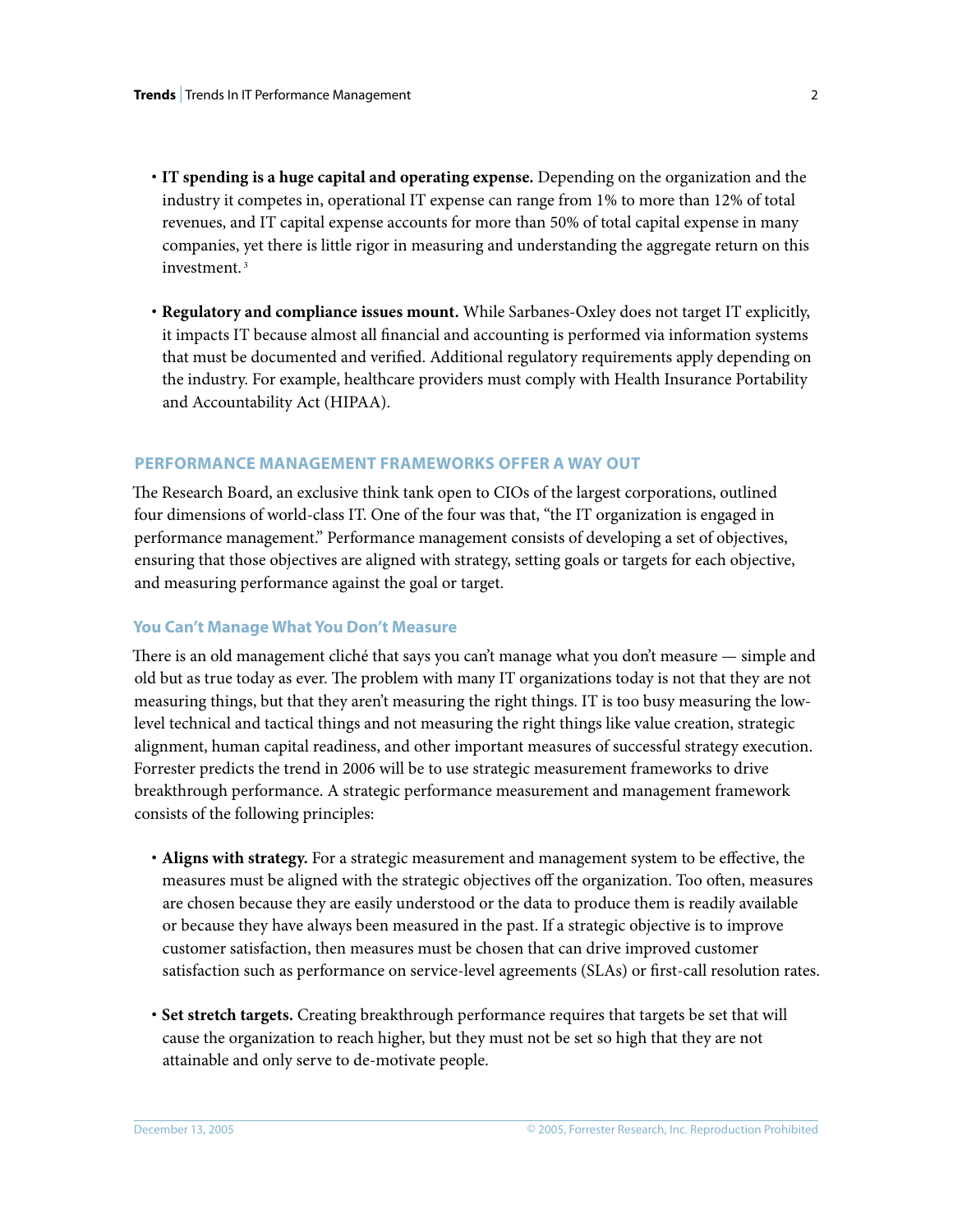- **· Implement performance initiatives.** It's not enough to set targets you must also develop initiatives that are going to help people reach those targets. For example, an IT organization that sets the goal to improve customer satisfaction by improving first-call resolution rates by 10% must then implement initiatives that will help meet this target. This could include enhanced training for the call center staff to enable them to solve more complex problems, improving access to information and knowledge about past problems, or perhaps even implementing an automated solution to some problems (like automated password resets). The bottom line is that targets by themselves do not necessarily improve performance.
- **· Make individuals accountable.** For every measure/target pair, there must be someone accountable for its performance. This person owns the measure and is responsible for the initiatives designed to drive performance against the metric. Ultimately, part of their compensation must be linked to performance against the metric. It is accountability that gives performance management systems the power to transform.

# **The Balanced Scorecard Gains Traction**

When it comes to strategic performance measurement and management frameworks, the Balanced Scorecard remains the most complete solution. A Forrester research survey on IT measurement found that of those IT organizations with a measurement framework in place, 25% were using the Balanced Scorecard.4 Since the survey was conducted in March, anecdotal evidence suggests that more IT organizations are adopting this approach.

The imperative for IT organizations to demonstrate return on their IT investments and improve the transparency of their decision-making and operations will increasingly move toward implementing strategic performance measurement and management systems like the Balanced Scorecard in 2006. Firms will implement Balanced Scorecards for:

- **· The IT organization as a whole.** The IT organization of a large insurance company is using the IT Balanced Scorecard to ensure that its strategy is aligned with the business strategy. The high-level scorecard is used by the CIO and his direct reports to measure and communicate the performance of the IT organization to the executive team.
- **· IT operations.** The infrastructure group of a large retailer is using the Balanced Scorecard framework to construct an operations scorecard to manage the performance of the unit. The scorecard will also be used to communicate performance to the development group that it supports.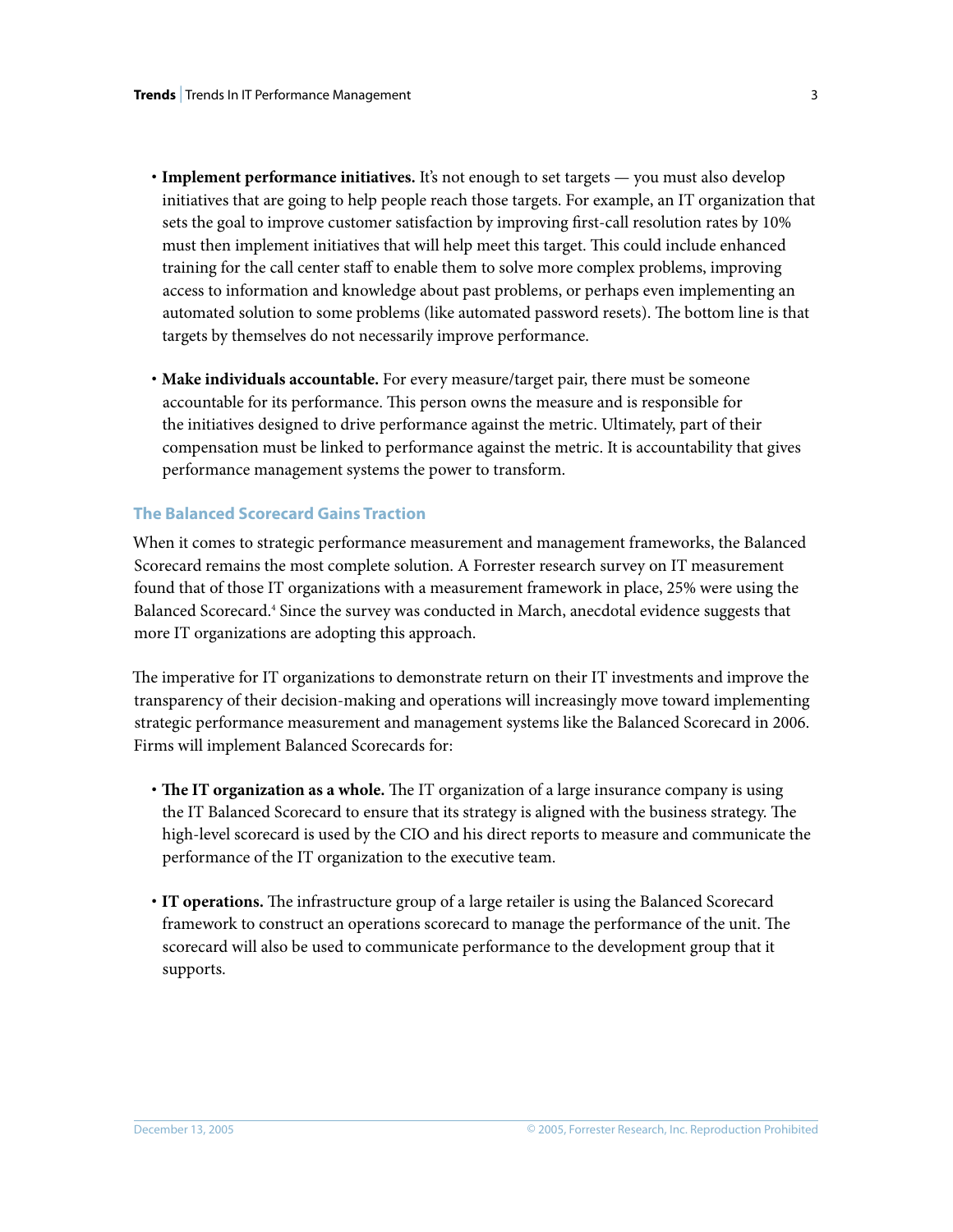## R E C O M M E N D A T I O N S

## **IT PERFORMANCE MANAGEMENT DRIVES IT VALUE**

An IT performance management framework assists IT management focuses the entire organization on improving strategy execution, which leads to increased business value.

- **· It all starts with strategy.** The first step in a performance management initiative is to have a complete understanding of the strategy and the strategic objectives required to successfully execute the strategy. Often there is no clear consensus on what the strategic objectives are.
- **· Involve all stakeholders.** It is important to get multiple perspectives when developing a performance management initiative. What do your stakeholders expect? How will they measure your performance?
- **· Enlist champions.** Implementing a performance management initiative requires cultural change, the most difficult of all change activities. Cultural change must come from within.

### WHAT IT MEANS

#### **ORGANIZATIONS WITHOUT EFFECTIVE PERFORMANCE MANAGEMENT ARE AT RISK**

Those organizations that finish 2006 without a structured way to measure and communicate their performance may find their CIOs finished. Especially in publicly traded firms, the lack of performance management rigor will begin to look like a liability at best, a compliance issue at worst.

#### **ENDNOTES**

- $^{\rm 1}~$  In April 2005, Forrester Research surveyed IT decision-makers in North America about their IT measurement practices. See the April 21, 2005, Best Practices ["IT Measurement Survey Results.](http://www.forrester.com/go?docid=36816&src=38392pdf)"
- $^2$  Research conducted at the Center for Information Systems Research (CISR) by Peter Weill at MIT and published in "Don't Just Lead, Govern: How Top Performing Firms Govern IT" correlated firm performance and IT governance. It found that firms in their study with above-average IT governance performance had more than 20% higher profitability than firms with poor governance when companies followed the same strategy. See http://mitsloan.mit.edu/cisr/r-papers.php.
- 3 In March 2005, Forrester published data on US spending by small and medium-size businesses (SMBs) and enterprises in 2004. In this report, we extend our analysis to 2005. We are also updating our 2004 data to correct for: 1) a slight overstatement of IT spending by enterprises and by professional services firms of all sizes, and 2) a comparable understatement of IT spending by SMBs and by financial services firms of all sizes. The major result of these changes is to increase for 2005 the share of IT spending by SMBs to 48% of all US IT spending — up from 44% in our earlier report. The secondary effect is to raise the share of US